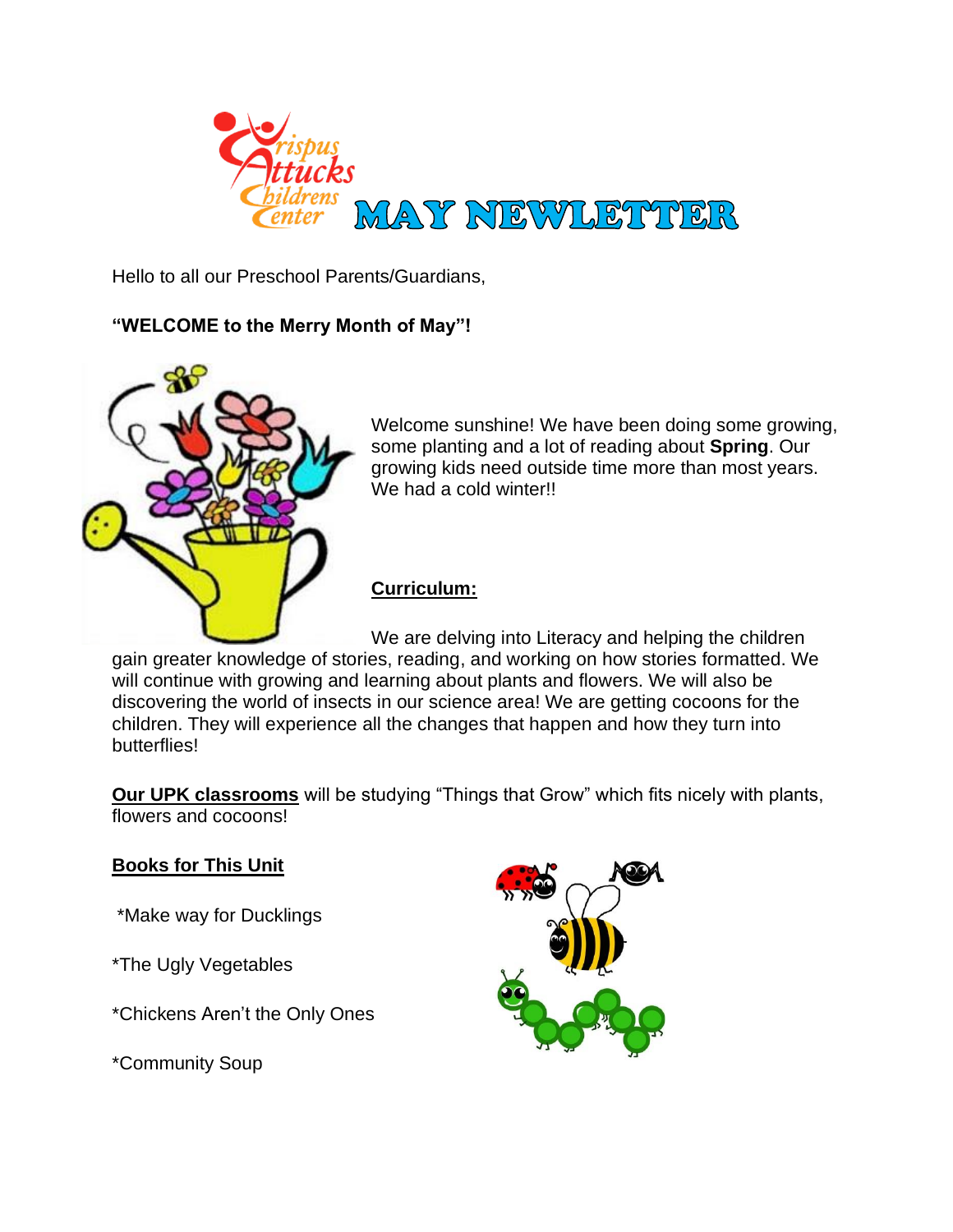\*I Love Our Earth

\*Animals Born alive and Well

We are planning to make May Baskets. We hope that children hang it on a doorknob anywhere in the house. The old story is that, you hang it on the neighbor's door….knock knock, and then run away. It brings much fun and joy to the neighborhood.



Mother's day is on Sunday May 8<sup>th</sup>. We want to thank all our wonderful moms, grandma, or aunts for all they do! Look out for some love and surprises from our classrooms to you very soon!

Please update us of any changes, updated on phone and email addresses or vacations you will be taking this summer. As we

enter the warmer weather, please be sure to send two changes of clothes for your child for the weather.

We will be exploring water, mud and wet sand. It is nice to have fresh clothing just in case, to head home in. This also helps with those potty trainers!

Please look at the following schedule. It helps keep you connected to what your child might be learning at school. It also reinforces the learning when you ask them "how was your day" or "what did you do today"?

**ATTENTION! \*Teacher Appreciation WEEK – May 3-7\*** 

**Show your child's teacher how they appreciated in all they do!**

**May 2-6 Flowers / Mother's Day projects/Teacher Appreciation week** 

**May9-13- Literacy week / Reading and discovering about literacy (varies books)**

**May 16-20- Garden prep for summer crops, planting and worming?!?!?**

**May 23-27 Cocoons and Butterflies!**

**\*\*May 27th closed Professional Development Day** 

**\*\*May 30th.Closed for Memorial Day. Enjoy your family time!**